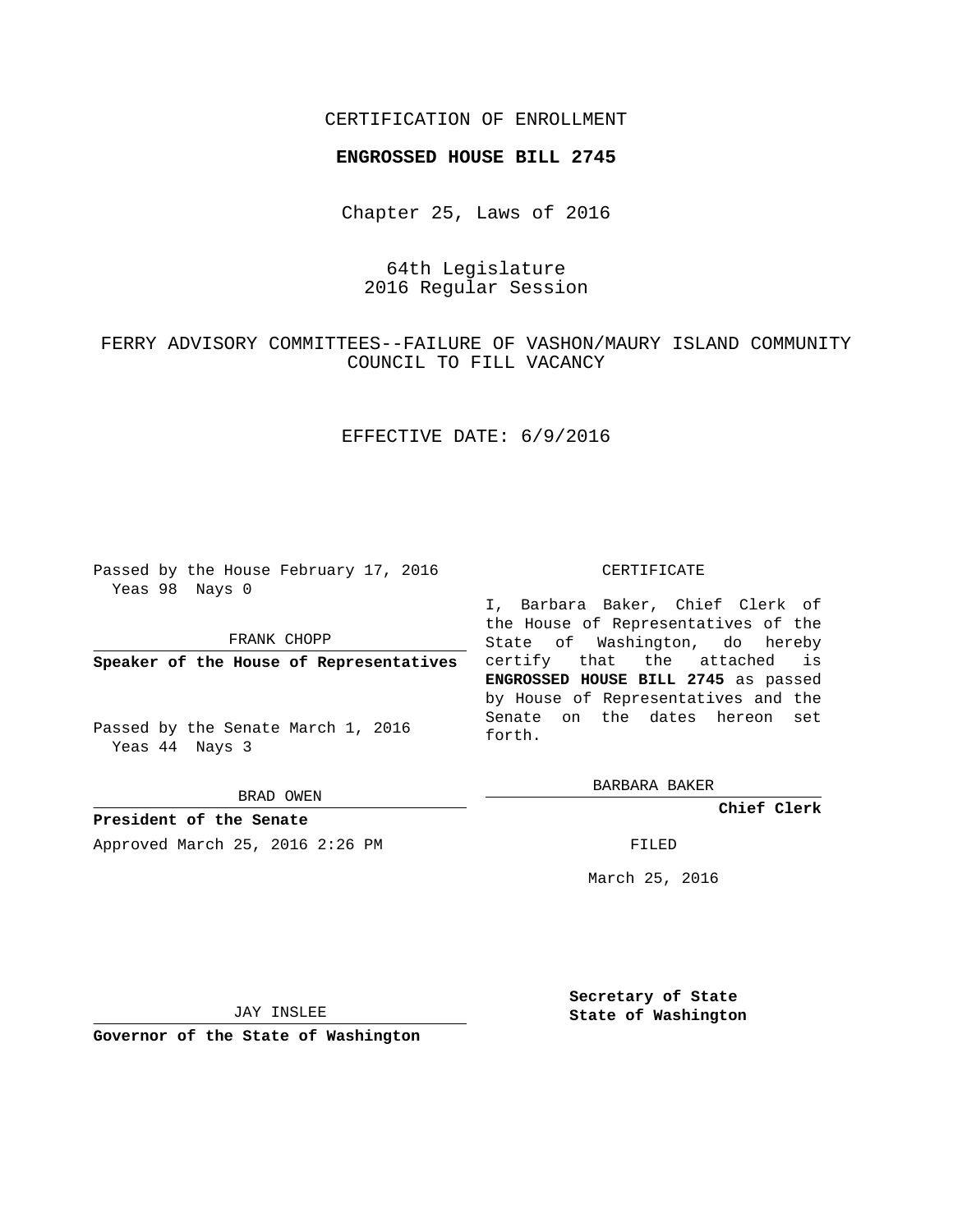## **ENGROSSED HOUSE BILL 2745**

Passed Legislature - 2016 Regular Session

**State of Washington 64th Legislature 2016 Regular Session**

**By** Representatives Fitzgibbon and Cody

Read first time 01/20/16. Referred to Committee on Transportation.

 AN ACT Relating to ferry advisory committees; and amending RCW 47.60.310.2

BE IT ENACTED BY THE LEGISLATURE OF THE STATE OF WASHINGTON:

 **Sec. 1.** RCW 47.60.310 and 2010 c 8 s 10020 are each amended to 5 read as follows:

 (1) The department is further directed to conduct such review by soliciting and obtaining expressions from local community groups in order to be properly informed as to problems being experienced within the area served by the Washington state ferries. In order that local representation may be established, the department shall give prior notice of the review to the ferry advisory committees.

 (2) The legislative authorities of San Juan, Skagit, Clallam, and Jefferson counties shall each appoint a committee to consist of five members to serve as an advisory committee to the department or its designated representative in such review. The legislative authorities of other counties that contain ferry terminals shall appoint ferry advisory committees consisting of three members for each terminal area in each county, except for Vashon Island, which shall have one committee, and its members shall be appointed by the Vashon/Maury Island community council. If the Vashon/Maury Island community council fails to appoint a qualified person to fill a vacancy within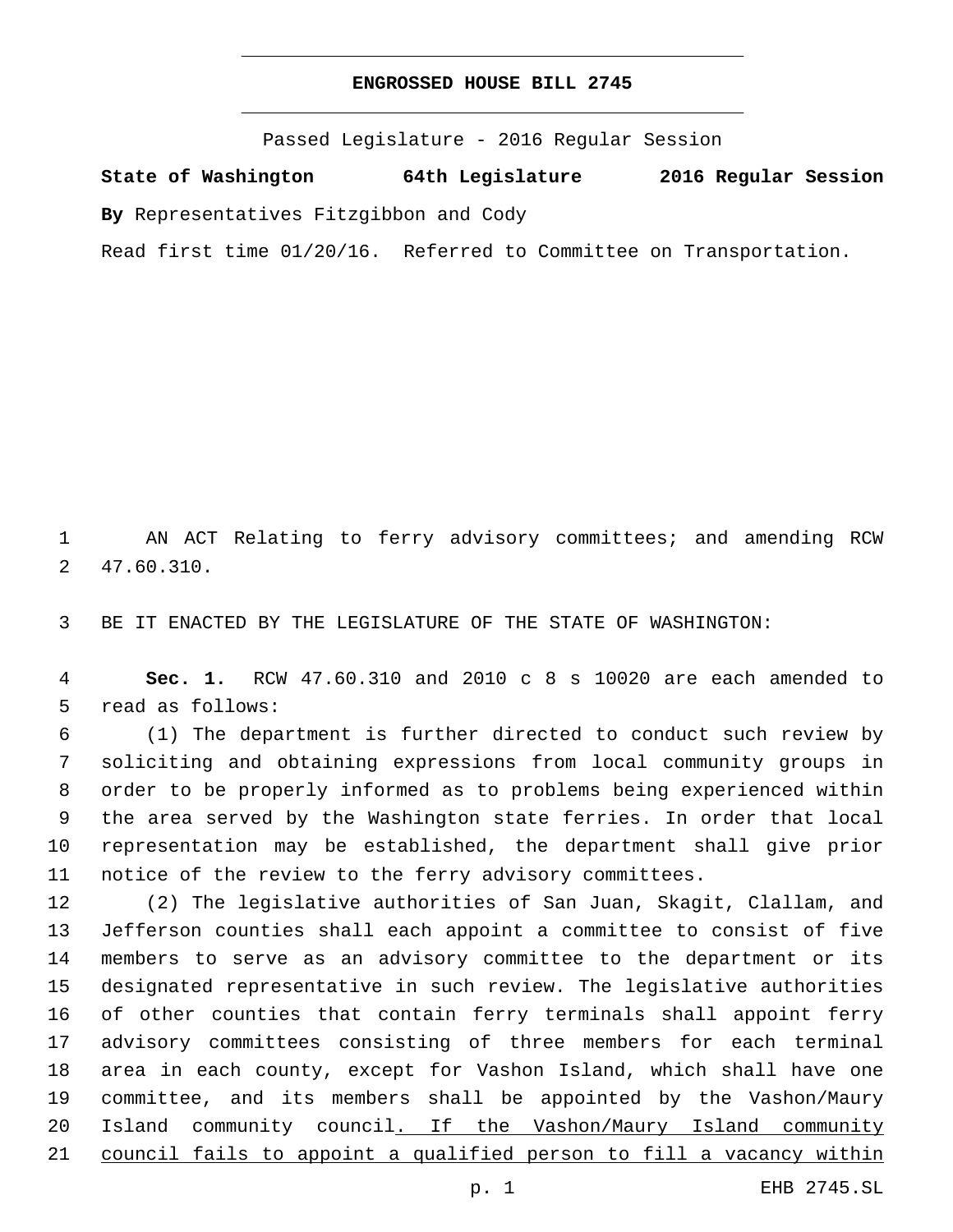ninety days of the occurrence of the vacancy, the legislative authority of King county shall appoint a qualified person to fill the vacancy. At least one person appointed to each ferry advisory committee shall be representative of an established ferry user group or of frequent users of the ferry system. Each member shall reside in the vicinity of the terminal that the advisory committee represents.

 (3) The members of the San Juan, Clallam, and Jefferson county ferry advisory committees shall be appointed for four-year terms. The initial terms shall commence on July 1, 1982, and end on June 30, 1986. Any vacancy shall be filled for the remainder of the unexpired term by the appointing authority. At least one person appointed to the advisory committee shall be representative of an established ferry-user group or of frequent users of the ferry system, at least one shall be representative of persons or firms using or depending upon the ferry system for commerce, and one member shall be representative of a local government planning body or its staff. Every member shall be a resident of the county upon whose advisory committee he or she sits, and not more than three members shall at the time of their appointment be members of the same major political 20 party.

 (4) The members of each terminal area committee shall be appointed for four-year terms. The initial terms of the members of each terminal area committee shall be staggered as follows: All terms shall commence September 1, 1988, with one member's term expiring August 31, 1990, one member's term expiring August 31, 1991, and the remaining member's term expiring August 31, 1992. Any vacancy shall be filled for the remainder of the unexpired term by the appointing authority. Not more than two members of any terminal-area committee may be from the same political party at the time of their appointment, and in a county having more than one committee, the overall party representation shall be as nearly equal as possible.

32 (5) The ((chair[s])) chairs of the several committees constitute an executive committee of the Washington state ferry users. The executive committee shall meet twice each year with representatives of the marine division of the department to review ferry system issues.36

 (6) The committees to be appointed by the county legislative authorities shall serve without fee or compensation.

> Passed by the House February 17, 2016. Passed by the Senate March 1, 2016.